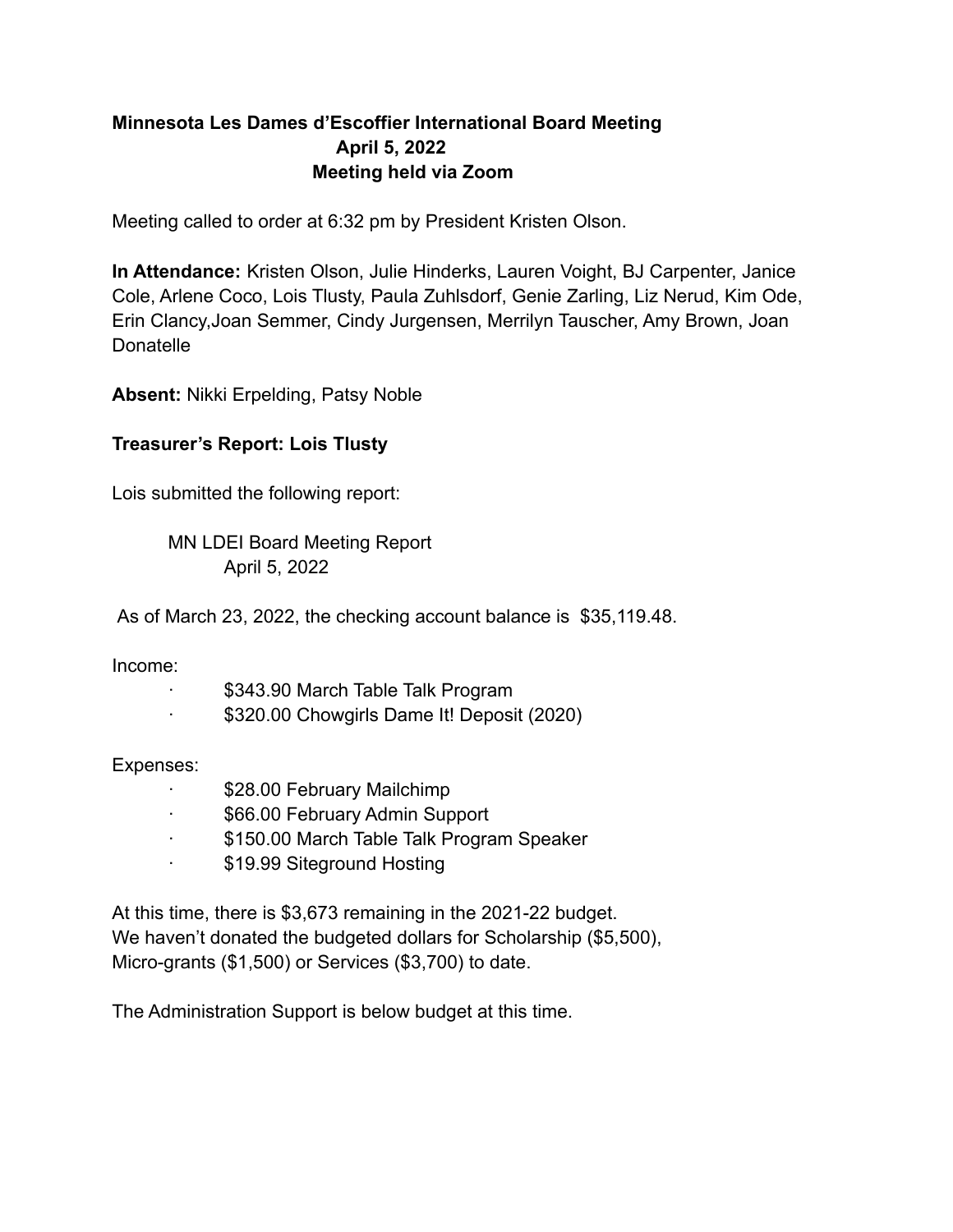Lois said that our name change has been completed with the bank, IRS, and Minnesota Secretary of State. She has scanned the letter from the state and Kristen will help store it in Google Docs. Lois will also make a hard copy and add it to the Treasure's binder.

#### **Secretary's Report: Genie Zarling**

The approved Minutes from the February meeting are available on the website. There was nothing new to report.

### **President's Report: Kristen Olson**

Kristen mentioned that she had a CBL meeting that discussed the structure of each chapter's board and the pros/cons of each format.

Kristen also highlighted the following important dates:

April 10: Deadline for Summer Quarterly. For events or accomplishments that have already occurred, including Member Milestones and Chapter Programs, please email Kendra Thatcher at kendraleethatcher@gmail.com.

April 26: LDEI Board Treasurer Barb Pires' Treasurer Toolkit Zoom Call - toolkit for chapter treasurer. **[Click here](https://s3.amazonaws.com/amo_hub_content/Association117/files/treasurer%20tool%20kit%204_28_21.xlsx)** to download. Anyone interested in being Treasurer should join in this call.

### **Vice President's Report: Paula Zuhlsdorf**

Paula is helping out with several committees. She is also working on filling next year's Board positions. Please let her know if there are members that have been doing ongoing work on your committee. Please let her know if she can assist anyone with anything else.

### **Old Business:**

There was no old business;

**New Business:**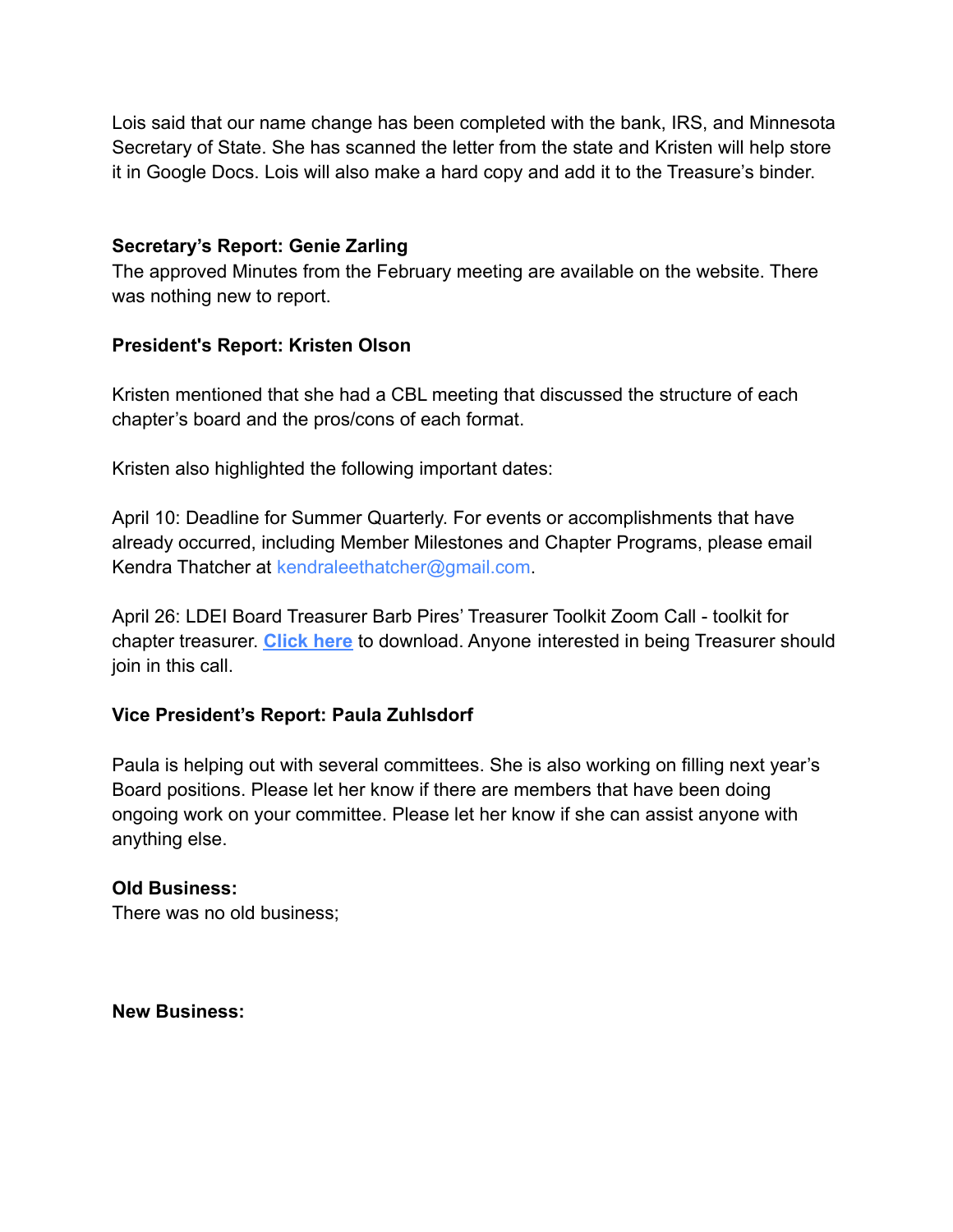Lauren Voigt has been working on rebranding our social media accounts. She, Erin Clancy, Joan Donatelle, and Paula Zuhlsdorf have been following the specific branding guidelines established by LDEI to figure out how to get into compliance.

Website:

- original URL [mnlesdames.org](https://mnlesdames.org/)
- new URL [LesDamesMN.org](http://lesdamesmn.org/)
- We do ask that everyone keep their eyes open for where we have [www.mnlesdames.org](http://www.mnlesdames.org/) listed as our website, as we will need to update the address, such as on brochures, business cards, directories, etc. Send any instances to Tanya.

Facebook:

- Our current private (members only) group title: Minnesota Les Dames d'Escoffier
- We are proposing that we adjust the name of the private group to include the word 'private' or 'members only' so we all know it's just members vs us sharing to the world
- Our public account that was created for use during our Dame It fundraiser: Dame It @dameitTC
- We are also proposing that we update the name of the public account to: Les Dames d'Escoffier Minnesota to be in compliance with international and the marketing requirements for each chapter.
- We can still use and reference 'Dame It' as an offshoot from our chapter for fundraising and marketing as it has public recognition. We just have to change the title of our main public-facing chapter page to be in compliance.

We will be purchasing a new domain and have hired a web designer/technician to implement the changes.

### **Grants: Joan Semmer**

Joan commented that Dame It! is a great name/logo and that we should think of it as a product. She sees Grants as an extension of fundraising and that we need to be thinking WHY and HOW to raise grant funds. In May, she would like to have a strategic planning meeting to fine-tune our message and identify our purpose. Prior to the meeting, she will review what other chapters are doing. Please let her know if you are willing to work on this and/or if you know other members that might be interested.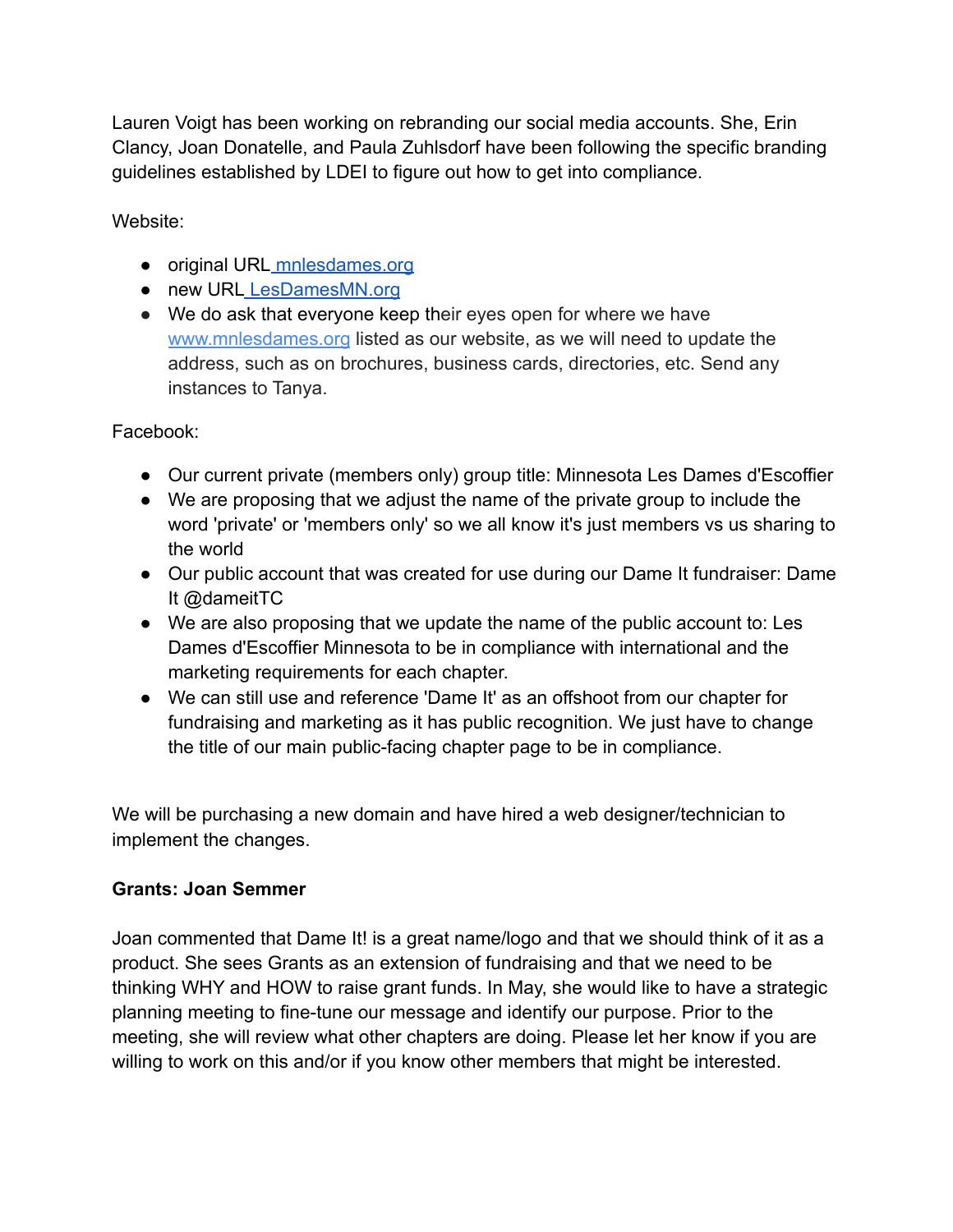### **Membership: Merrilyn Tauscher**

Merrilyn said that Membership is rolling along. Our newest member, Katie Milliron, was featured in the March Newsletter and Erin saw her at a work conference. We have two potential members; Tammy Wong and Beth Dooley. Both were speakers at the Table Talk Zoom presentation we co-hosted with the St. Louis Chapter. Merrilyn is working on staying connected with new members and encourages mentors to reach out to their mentees. There is information in the April Newsletter about inviting potential members to attend a meeting. Karen Smith has been invited to attend the April meeting at Malcolm Yards. Merrilyn will look at membership applications to see what committee work new members might be interested in.

# **Fundraising: Julie Hinderks**

Fundraising has two events planned. In June there will be a box/bag gift option with a grilling theme available the Friday before Father's Day, with possibly a 1-4 pm pickup time. The goal is to get information to Lauren by the first week of May so that we have 5-6 weeks of promotion. In September there will be a German wine and cheese pairing. Two evenings with 30-35 attendees are planned featuring women producers at women-owned locations. Amy Waller will secure the wine and Erin Clancy has begun to talk with cheese producers. More details to come.

### **Social Media/Communications: Lauren Voigt**

Lauren reported that our Instagram account is up 4.5% with about 700 followers. Facebook is only up .6% or two people. Our email list has grown by 10%. We missed the opportunity to notify 615 contacts about the March Table Talk and Microgrants. We should consider expanding promotion through the email list because you never know who might benefit from our resources. We should also let those who support us know where their money goes.

### **Microgrants: Joan Donatelle**

Joan had exciting news. After receiving only one application last year, this year we had eight. She wondered that since we have \$1500 budgeted for eight \$500 requests if we should give each applicant a smaller amount. This comment prompted a lengthy and complicated discussion. Several viewpoints and solutions were explored including moving money from Service to Microgrants. During the discussion, more applications were discovered to bring the total applicants to ten. Kristen interrupted to announce that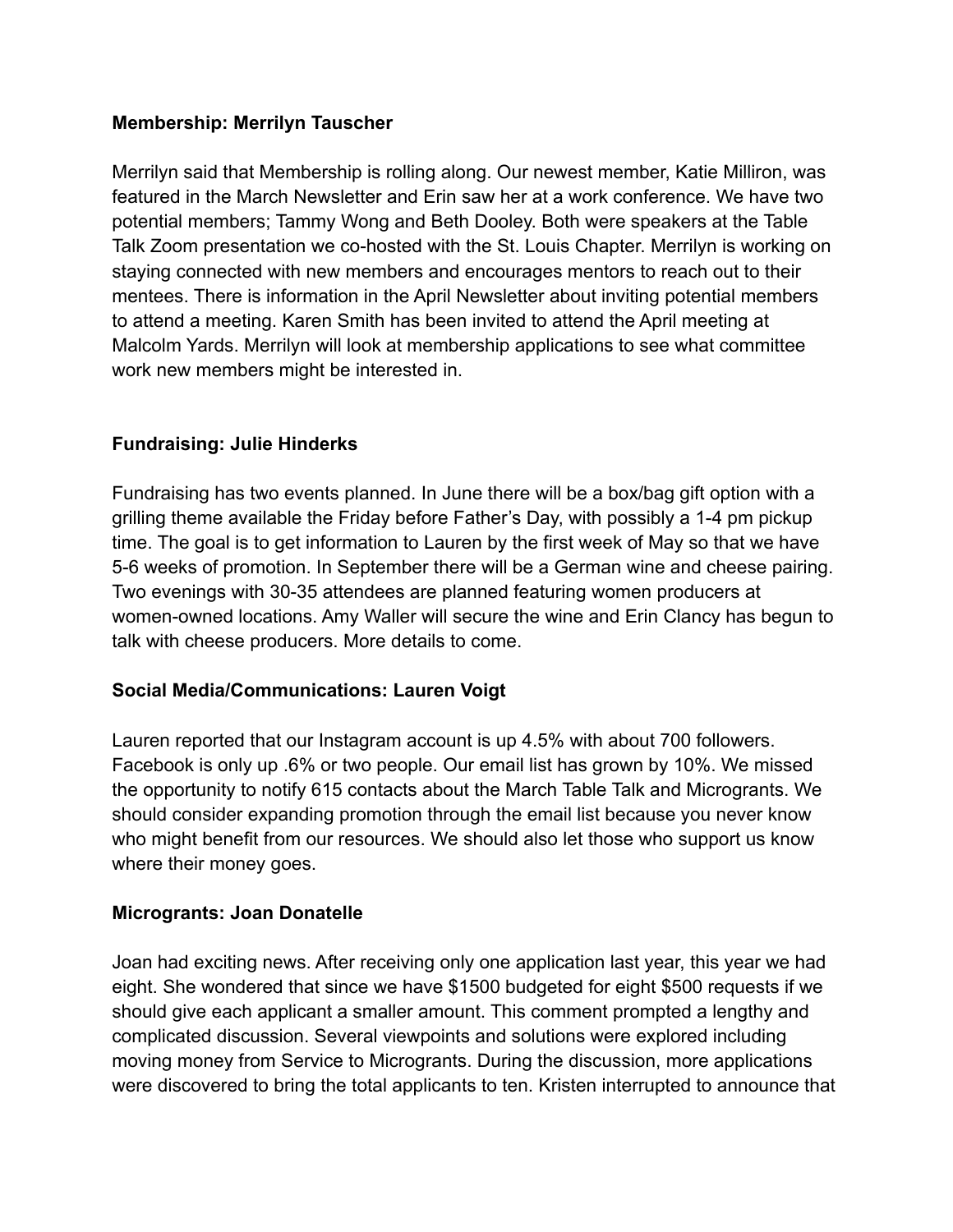we had received an additional \$3000 anonymous donation earmarked for microgrants. The surprising and welcome announcement ended the discussion. Joan seemed confident that after reviewing the applications there would be enough funds to award to qualified applicants. She did ask for additional members to help review the applications.

# **Programs: Kim Ode**

Everyone should have received the invitation to the April program at Malcolm Yards. For May, she and Amy are working on a tour of Peace Coffee. June 9th will be our evening with Brenda Langton, possibly at Studio Q. Amy will be planning the July and August programs. Dorothy Stainbrook might host the August program at her farm. September is the annual meeting which they will plan around the German wine and cheese pairing.

#### **Newsletter: Janice Cole**

Janice said that everything is going along great. Mary Scheu has been helping. Patsy will remain on the Newsletter Committee until the June issue is completed but will take the remainder of the summer off. There may be a month this summer where we skip the newsletter. Janice thanked Julie for her great contributions with Trends.

### **Scholarship: Arlene Coco**

There is one applicant with a June 1st deadline. Allison Sheardy and Dorothy Stainbrook are helping with the committee. Someone suggested that Arlene ask Lizbeth Kliewer to work with them.

### **Service: BJ Carpenter**

BJ has a meeting with Katie at Urban Roots on April 20th. She will provide us with a report after the meeting.

### **Diversity, Equity, and Inclusion: Cindy Jurgensen**

Cindy has been working with Kristen and Paula. She submitted the following report:

In order to increase exposure to a more diverse audience (potential members) we need to reach out in different ways.

To that end, she met with Brian Erickson, head of the MN Dept of Agriculture's MN New Markets Cost Share Program. It helps small food companies and entrepreneurs with